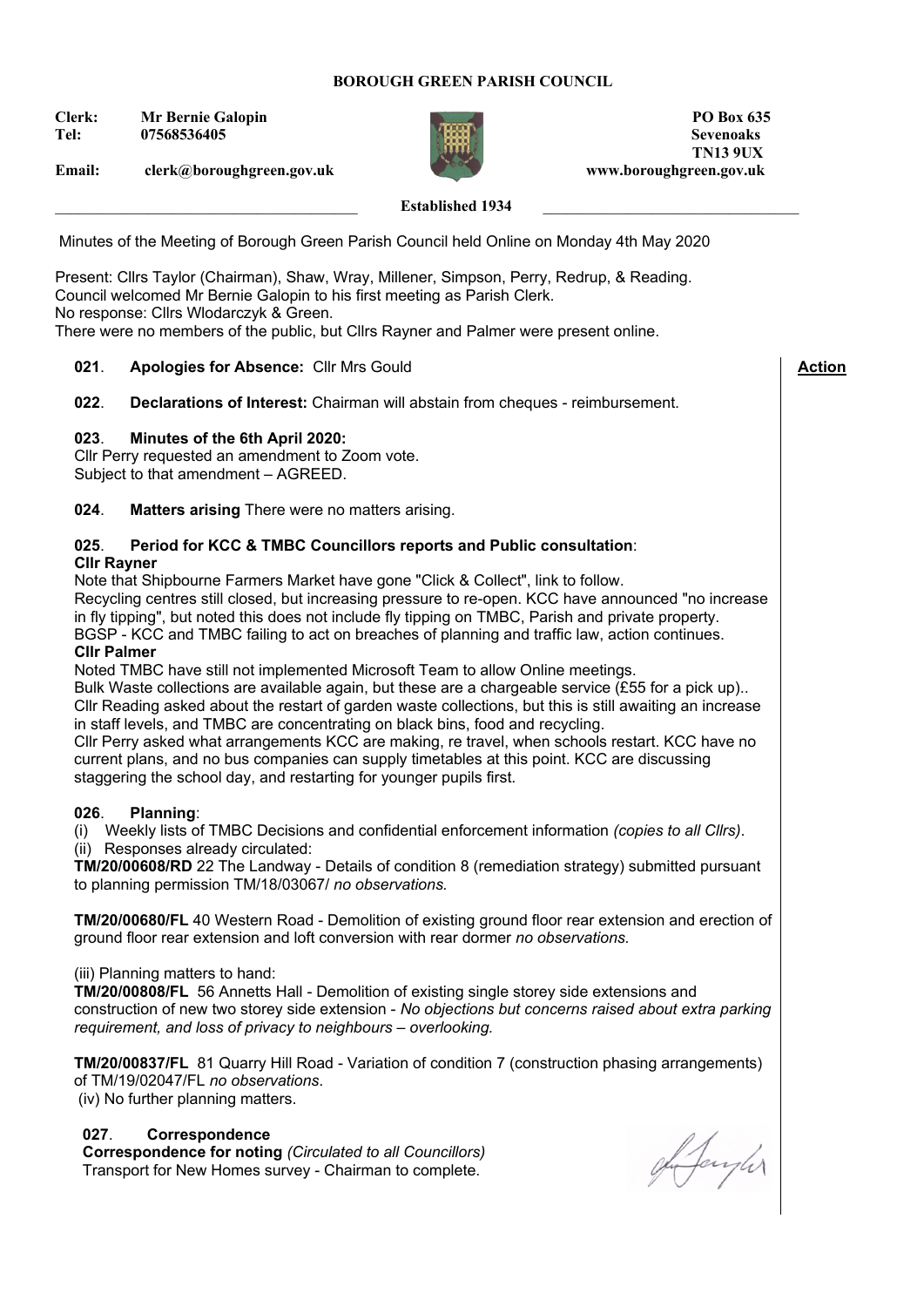#### **Correspondence for Discussion** All as agenda items.

#### **028**. **Potters Mede Grounds and Pavilion**

(i) To Note Weed kill/fertilising carried out.

(ii) To Note - Potters FC will be continuing this season.

No action required.

#### **029**. **Recreation Ground**

 (i) Children's play area closed, field still open. Dogs to be kept on leads. Chairman to obtain prices for signs.

 (ii) Update on refurbishment tender process - Cllr Wray reported Revamp project had written to funders asking for deadlines to be deferred. 3 tenders are available and a meeting to discuss will be held when practical.

 (iii) Basketball hoops. These can only be safely fitted from the scaffold tower, it will be deferred until social distancing ends. Stored in the Pavilion.

- (iv) New goal post socket covers made and installed BGJFC advised.
- (v) Quote for footpath surfacing, see Arnolds quote £5535.00.

(vi) To discuss proposal to install a perimeter path, and surfacing - Cllr Wray. There was considerable discussion about both (v) & (vi). It was decided to obtain quotes for safety surfacing for the perimeter path in two sections, and to ask Arnolds the cost of tarmacking the entire perimeter and the possibility of using green material. Cllr Wray to continue with enquiries into perimeter path/surfacing options (material, costs, viability, etc).

(vii) No other action required

#### **030 Village Enhancements**

- (i) No Update on Isles Quarry East land transfer.
- (ii) Chairman noted reports that skateboarders were using the skatepark without observing social distancing, and had erected warning signs. The situation will be reviewed.
- (iii) No action required.

#### **031**. **Financial Matters**

 (i) Natwest - address change, implemented. Cllr Wray and Clerk are now signatories, Natwest have confirmed, and security devices allowing online payments to recommence should arrive shortly. PO Box address, once Clerk has settled in, PO Box will transfer to him.

 (ii) Clerk and Mrs Cox are progressing the BGPC accounts. Mrs Cox is focusing on the FY20. There still some analytical work to be done and preparation of Final Accounts before sign off and internal audit. Clerk is focusing on the new financial year, FY21. Salaries, pensions and Sage Accounting package now up and running, so the accounts are now computerised.

(iii) Pension enrolment of B Galopin 2020 deferred.

 (vi) To note cancellation of Bankline, and set up of online banking. We now have access to statements, and will slowly revert to online payments. By next month we should be in a position to submit monthly bank reconciliations.

 (v) To note Chairman's refund of double paid Lane's reimbursement £564.00. Apologies conveyed – confusion over ordering period which overlapped the March meeting. When the requested invoice arrived, the Chairman put it forward again. Accounts now updated and fully reflected.

 (vi) To note - EDF DDs have not been recorded, we get no notification, and have not had access to statements. There will be an adjustment to the end of the annual accounts.

 (vii) To note 2019/20 End of Year Bank reconciliation as circulated. Clerk presented April 2020 month end bank reconciliations. (appendix 1,2, &3)

(viii) To note Zurich quote and discounts for Long Term Agreements, decision deferred.

 (ix) Chairman commended the Parish generosity to various charities as noted in cheques, and two donations to Spadework and Citizens Advice Bureau. Council also agreed to maintain payment of rent and charges to the Village Hall as a way of offsetting their catastrophic loss of income. No action required.

gh Jaryhr

 $\overline{\phantom{a}}$ 

### **MT Action**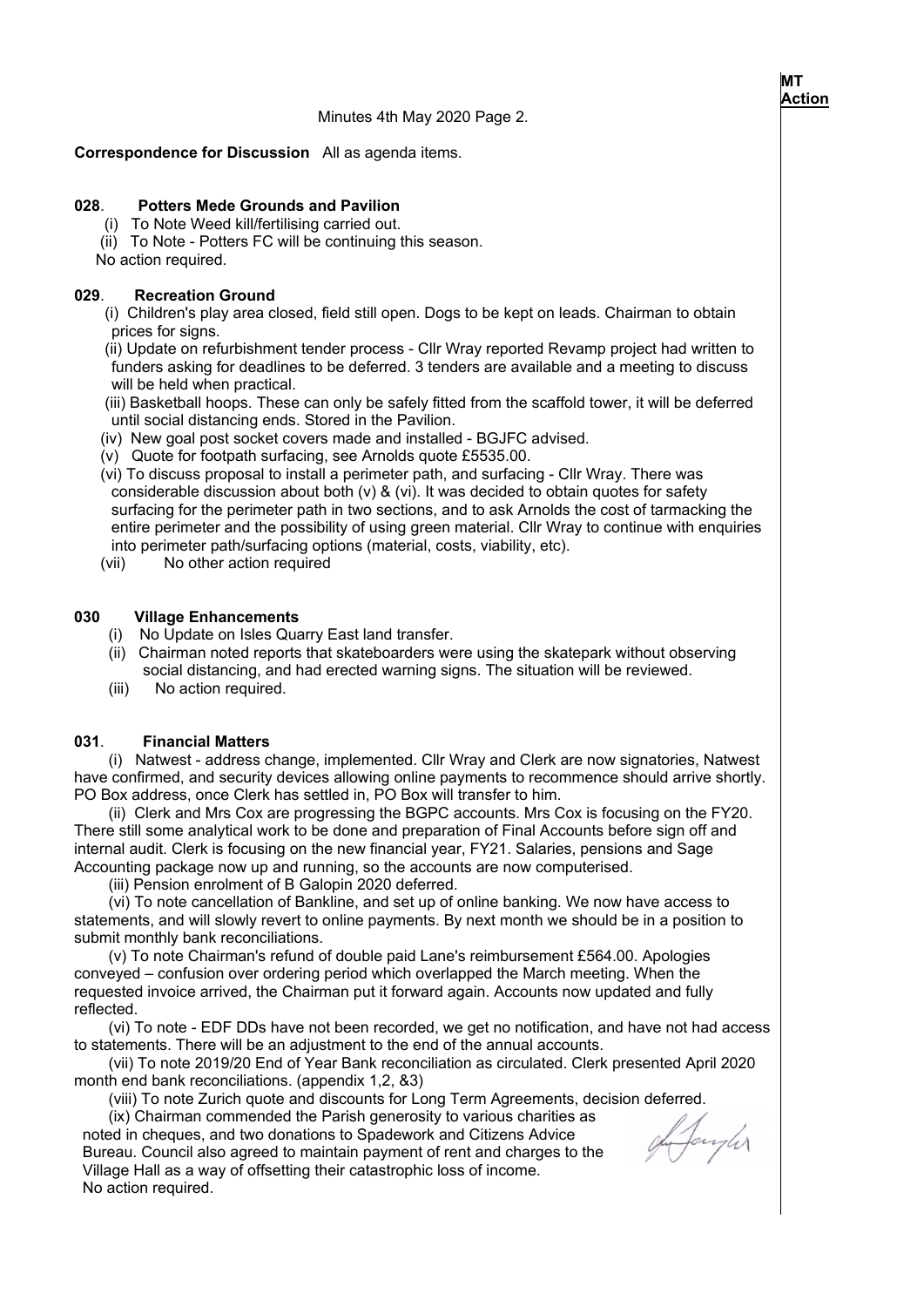## **032**. **T&MBC Local Plan**

(i) No report.<br> **033 Highways** 

#### **033 Highways and Streetlighting**

 (i) Questions were raised about reporting Highway Matters, Chairman advised that the link to KCC online reporting was on the home page of all Parish websites.

#### **034 Sandpits Quarries and Landfills**

 (i) Further complaints BGSP - noise & dust KCC informed. KCC TMBC refuse to take action, despite the escalation in problems during the lockdown. BGSP know enforcement won't happen. Cllrs Rayner and Palmer will continue with the Chairman to get action.

#### **035 Website Accessibility & GDPR**

(i) clerk@boroughgreen.gov.uk now open and accessible by the Clerk on the Council laptop.

#### **036**. **BMPOS** (Chairman moved this item to the start of the meeting so Cllr Palmer could observe)

- (i) To note annual bank reconciliation circulated.
- (ii) To note Annual Invoice to TMBC for £4500, and email refusal to pay deferment.
- (iii) Chairman proposed BGPC withhold their annual payment to BMPOS Seconded Cllr Shaw. AGREED. Chairman will notify BMPOS Clerk and TMBC.
- **037 Written reports:** None

#### **038** .**Cheques for Signature:** To approve payments as listed and circulated to all Cllrs. **Online Payments**:

None

| <b>Cheques paid in advance of meeting Donations 12 April</b> |                      |
|--------------------------------------------------------------|----------------------|
| 4320 400.00 Red Cross                                        |                      |
| 4321 300.00 Heart of Kent Hospice                            | Approved<br>& Signed |
| Cancelled<br>4322                                            | S Gould              |
| 4323 200.00 West Kent Mediation                              | M Taylor             |
| 4324 100.00 W Malling Lionesses Lunch Club                   |                      |
| 4325 100.00 Home-start UK                                    |                      |
|                                                              |                      |

| Salary Cheques paid 26 April 2020 | Approved |
|-----------------------------------|----------|
| 4326 Staff £3545.02               | & Signed |
| 4327                              | S Gould  |
| 4328                              | M Taylor |
| Approval for wages 28/5/2020      |          |
|                                   |          |

| <b>Current for payment</b>                                       | Cheques for       |
|------------------------------------------------------------------|-------------------|
| 4329 £917.48 KCC Kent Pension Apr 20/21                          | approval and      |
| 4330 £432.00 Sports Ground Contracts KGC PM Fertiliser 1085 26/4 | signature         |
| 4331 £750.00 BG Village Hall Office Rent Jan/Mar                 | Prop              |
| 4332 £356.40 BG Village Hall Lunch Club/Clinic Jan/Feb/Mar       | S Perry           |
| 4333 £ 22.50 Green Thumb War Mem grass 3/2                       | Sec I Simpson     |
| 4334 £122.51 £17.84 WPC Skatepark Paint 99 22/4                  | Unan              |
| £104.67 WPC Computer parts 98 17/4<br>,,,,                       |                   |
| 4335 £1718.68 WPC payroll & computer cancelled                   | <b>Chair Abst</b> |
| 4336 £238.80 FMT Reimb Viking Shredder                           |                   |
| 4337 £ 69.77 B Glew reimb Screwfix & Amazon PM parts             |                   |
| 4338 £500.00 Spadework Donation                                  |                   |
| 4339 £500.00 Citizens Advice donation                            |                   |
|                                                                  |                   |
| 4340 cancelled                                                   | Approved          |
| 4341 £768.68 Lesley Cox Payroll and accounts                     | M Taylor          |
| 4342 £950.00 P Gillin Computer and software upgrades             | S Gould           |
| £72.00 Parish Online mapping service (GeoXsphere)<br>4343        |                   |
|                                                                  |                   |

Janyler

 $\overline{\phantom{a}}$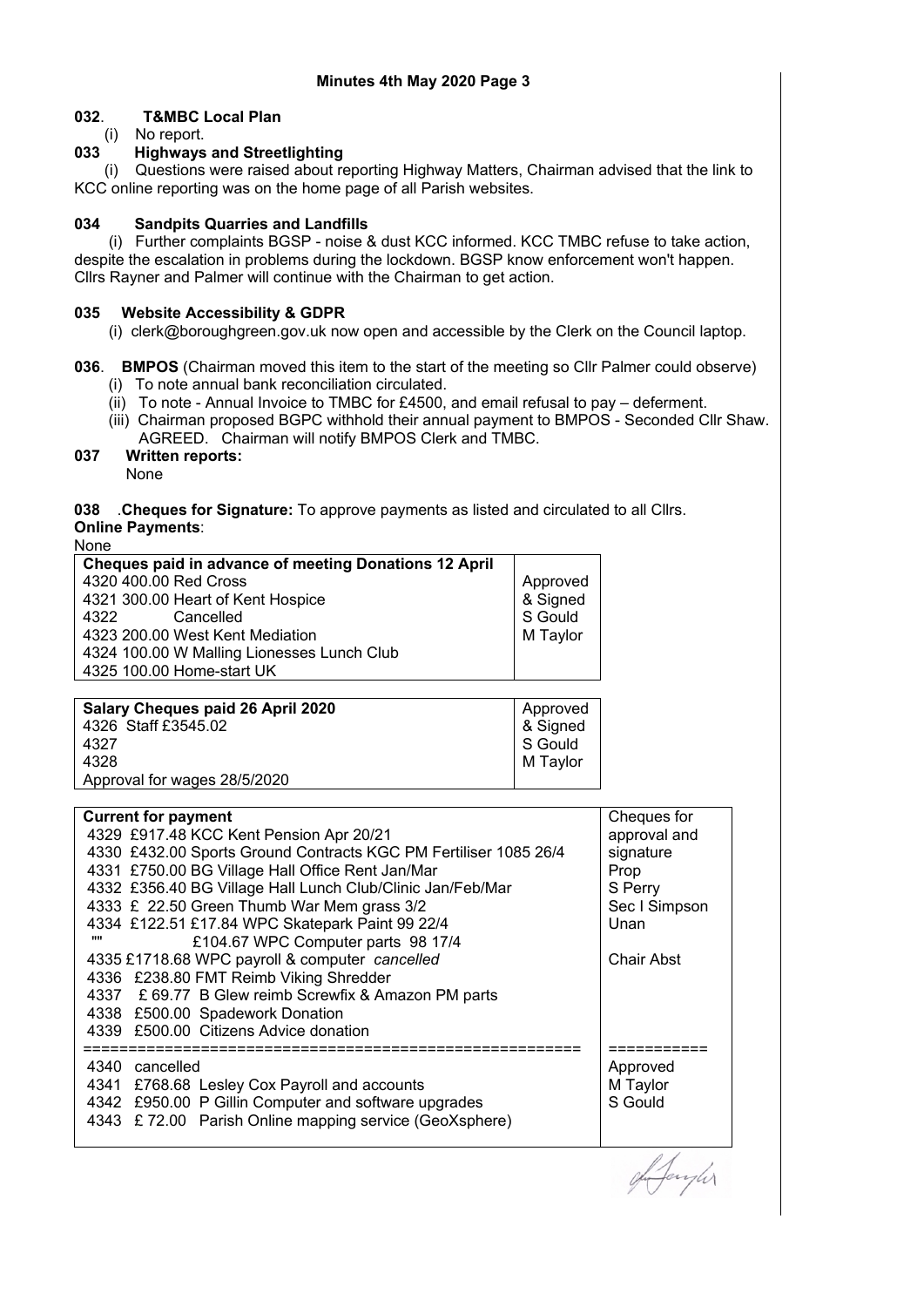#### **Direct Debits**

| £281.88 Ford Lease Feb 20 (29/4/20)    |  |
|----------------------------------------|--|
| £155,89 Wex Fuel card 19/4             |  |
| £36.42 Wex Fuel Card 6 April           |  |
| £ 10.79 Zen DD monthly 9/3 taken 12/4  |  |
| £ 10.79 Zen Inv monthly 9/5            |  |
| £470.21 Eon Apr Streetlighting         |  |
| £ 57.20 TMBC NNDR 14/4                 |  |
| £40.32 (411.09) Castle Water Rec       |  |
| £159.07 (362.81) Castle Water PM       |  |
| £ 17.50 Natwest Bankline (final pmnt?) |  |
| £ 13.00 EDF Rec Elect 15/4             |  |
| £338,00 EDF PM Elec 20/4               |  |
| £317.74 EDF MP Elec (28/4 May?)        |  |
| £605.89 Sage software                  |  |

#### **Receipts & returns & Invoices raised**

£100,960.00 TMBC 1st instalment Precept 14 Apr 2020. £564.00 FM Taylor repayment overage on reimbursement. £101.92 Wrotham PC Skatepark Litterpick.

Cllr Perry requested Cheque 4335 be removed from the list and resubmitted. With that amendment, Cllr Perry proposed the entire list be agreed, Seconded Cllr Simpson – AGREED, Chairman abstained.

Whilst these minutes were being prepared, two new invoices were received to replace Chq 4335, and Parish Online missed payment as noted added. Email quorum agreed payment and cheques raised. Cllrs Taylor, Shaw, Redrup, Millener and Mrs Gould - to be ratified on 1st June.

#### **039**. **Future dates**

(i) Date of next Meeting: Monday **June 1st 2020** to be held online. Members of the public can email comments and questions for inclusion to clerk@boroughgreen.gov.uk. This will be an ordinary meeting, not the Annual Parish Council meeting.

(ii) The Parish Office, located within Borough Green Village Hall, will not be open on 30th May. Parish Annual Meeting cancelled on Government advice.

At other times, appointments can be arranged to meet the Clerk, queries raised or ideas exchanged using the contact details above.

**040**. **Exclusion of Public and Press:** There were no Part 2 matters Chairman closed the meeting at 21.22

Langher

1st June 2020

**Appendix 1,2 & 3 below**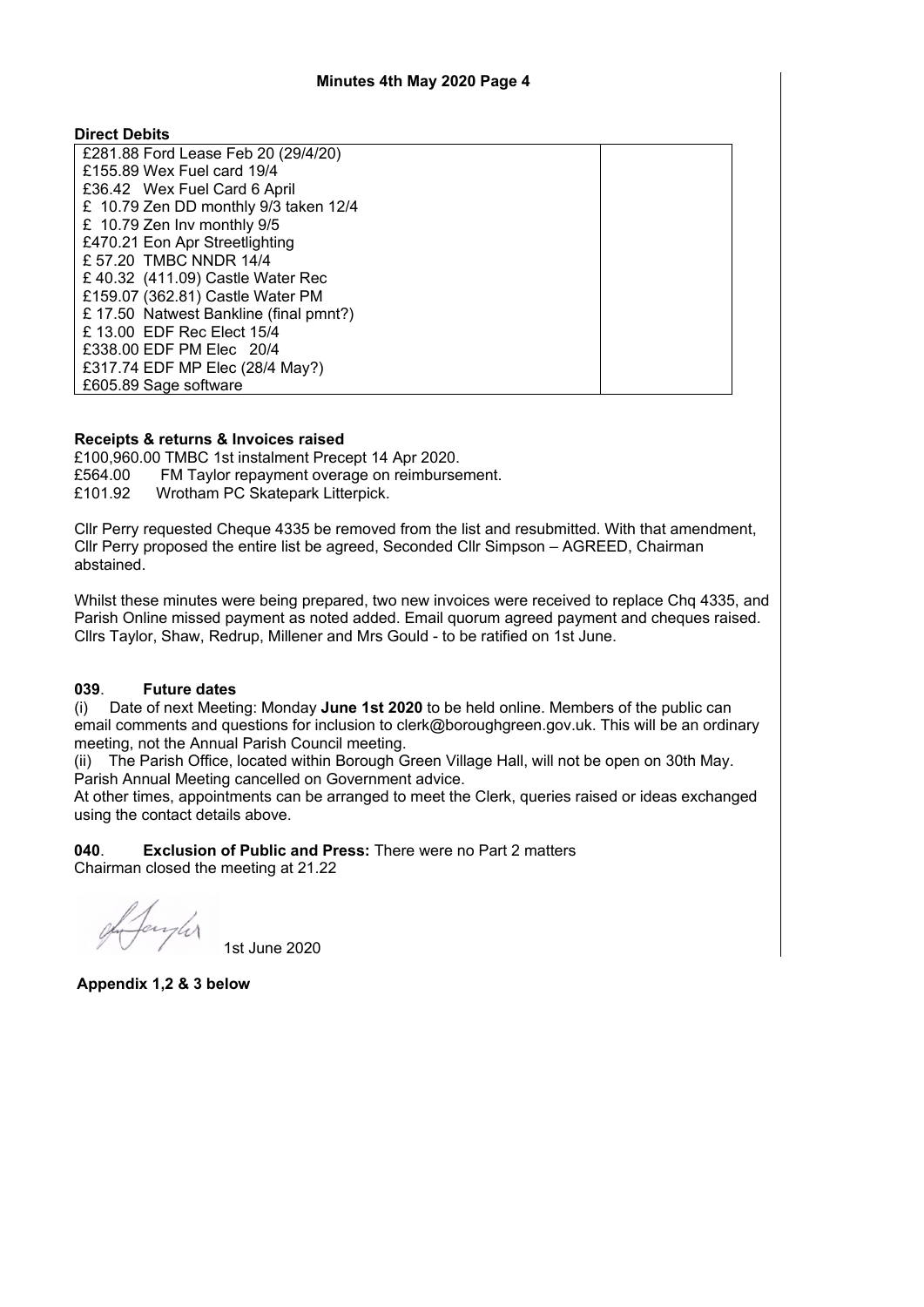| 30/04/2020<br>Date To:<br>1202<br><b>Bank Ref:</b><br>1202 2020-04-30<br><b>Statement Ref:</b><br><b>Business Reserve Account 2</b><br><b>Bank Name:</b><br><b>Pound Sterling</b><br><b>Currency:</b><br>669.24<br>Balance as per cash book at 30/04/2020:<br><b>Less: Outstanding Receipts</b><br>£<br><b>Details</b><br>Ref<br><b>Date</b><br><b>Tran No</b><br>0.00<br>669.24<br><b>Reconciled balance:</b><br>669.24<br><b>Balance as per statement:</b><br>0.00<br>Difference:<br><b>Appendix 2</b><br>Page:<br>1<br><b>Borough Green Parish Council</b><br>Date: 04/05/2020<br><b>Bank Reconciliation</b><br>30/04/2020<br><b>Date To:</b><br>1201<br>1201 2020-04-30<br><b>Statement Ref:</b><br><b>Business Reserve Account 1</b><br>Pound Sterling<br>206,136.40<br>Balance as per cash book at 30/04/2020:<br><b>Add: Unpresented Payments</b><br>£<br><b>Details</b><br><b>Ref</b><br><b>Date</b><br><b>Tran No</b><br>0.00<br><b>Less: Outstanding Receipts</b><br>£<br><b>Details</b><br><b>Ref</b><br><b>Date</b><br><b>Tran No</b><br>0.00<br>206,136.40<br><b>Reconciled balance:</b> | Time: 16:23:27                                            |  | <b>Bank Reconciliation</b> |  |  |  |
|-------------------------------------------------------------------------------------------------------------------------------------------------------------------------------------------------------------------------------------------------------------------------------------------------------------------------------------------------------------------------------------------------------------------------------------------------------------------------------------------------------------------------------------------------------------------------------------------------------------------------------------------------------------------------------------------------------------------------------------------------------------------------------------------------------------------------------------------------------------------------------------------------------------------------------------------------------------------------------------------------------------------------------------------------------------------------------------------------------|-----------------------------------------------------------|--|----------------------------|--|--|--|
|                                                                                                                                                                                                                                                                                                                                                                                                                                                                                                                                                                                                                                                                                                                                                                                                                                                                                                                                                                                                                                                                                                       |                                                           |  |                            |  |  |  |
|                                                                                                                                                                                                                                                                                                                                                                                                                                                                                                                                                                                                                                                                                                                                                                                                                                                                                                                                                                                                                                                                                                       |                                                           |  |                            |  |  |  |
|                                                                                                                                                                                                                                                                                                                                                                                                                                                                                                                                                                                                                                                                                                                                                                                                                                                                                                                                                                                                                                                                                                       |                                                           |  |                            |  |  |  |
|                                                                                                                                                                                                                                                                                                                                                                                                                                                                                                                                                                                                                                                                                                                                                                                                                                                                                                                                                                                                                                                                                                       |                                                           |  |                            |  |  |  |
|                                                                                                                                                                                                                                                                                                                                                                                                                                                                                                                                                                                                                                                                                                                                                                                                                                                                                                                                                                                                                                                                                                       |                                                           |  |                            |  |  |  |
|                                                                                                                                                                                                                                                                                                                                                                                                                                                                                                                                                                                                                                                                                                                                                                                                                                                                                                                                                                                                                                                                                                       |                                                           |  |                            |  |  |  |
|                                                                                                                                                                                                                                                                                                                                                                                                                                                                                                                                                                                                                                                                                                                                                                                                                                                                                                                                                                                                                                                                                                       |                                                           |  |                            |  |  |  |
|                                                                                                                                                                                                                                                                                                                                                                                                                                                                                                                                                                                                                                                                                                                                                                                                                                                                                                                                                                                                                                                                                                       |                                                           |  |                            |  |  |  |
|                                                                                                                                                                                                                                                                                                                                                                                                                                                                                                                                                                                                                                                                                                                                                                                                                                                                                                                                                                                                                                                                                                       |                                                           |  |                            |  |  |  |
|                                                                                                                                                                                                                                                                                                                                                                                                                                                                                                                                                                                                                                                                                                                                                                                                                                                                                                                                                                                                                                                                                                       |                                                           |  |                            |  |  |  |
|                                                                                                                                                                                                                                                                                                                                                                                                                                                                                                                                                                                                                                                                                                                                                                                                                                                                                                                                                                                                                                                                                                       |                                                           |  |                            |  |  |  |
|                                                                                                                                                                                                                                                                                                                                                                                                                                                                                                                                                                                                                                                                                                                                                                                                                                                                                                                                                                                                                                                                                                       |                                                           |  |                            |  |  |  |
|                                                                                                                                                                                                                                                                                                                                                                                                                                                                                                                                                                                                                                                                                                                                                                                                                                                                                                                                                                                                                                                                                                       | Time: 16:30:40                                            |  |                            |  |  |  |
|                                                                                                                                                                                                                                                                                                                                                                                                                                                                                                                                                                                                                                                                                                                                                                                                                                                                                                                                                                                                                                                                                                       |                                                           |  |                            |  |  |  |
|                                                                                                                                                                                                                                                                                                                                                                                                                                                                                                                                                                                                                                                                                                                                                                                                                                                                                                                                                                                                                                                                                                       |                                                           |  |                            |  |  |  |
|                                                                                                                                                                                                                                                                                                                                                                                                                                                                                                                                                                                                                                                                                                                                                                                                                                                                                                                                                                                                                                                                                                       |                                                           |  |                            |  |  |  |
|                                                                                                                                                                                                                                                                                                                                                                                                                                                                                                                                                                                                                                                                                                                                                                                                                                                                                                                                                                                                                                                                                                       | <b>Bank Ref:</b><br><b>Bank Name:</b><br><b>Currency:</b> |  |                            |  |  |  |
|                                                                                                                                                                                                                                                                                                                                                                                                                                                                                                                                                                                                                                                                                                                                                                                                                                                                                                                                                                                                                                                                                                       |                                                           |  |                            |  |  |  |
|                                                                                                                                                                                                                                                                                                                                                                                                                                                                                                                                                                                                                                                                                                                                                                                                                                                                                                                                                                                                                                                                                                       |                                                           |  |                            |  |  |  |
|                                                                                                                                                                                                                                                                                                                                                                                                                                                                                                                                                                                                                                                                                                                                                                                                                                                                                                                                                                                                                                                                                                       |                                                           |  |                            |  |  |  |
|                                                                                                                                                                                                                                                                                                                                                                                                                                                                                                                                                                                                                                                                                                                                                                                                                                                                                                                                                                                                                                                                                                       |                                                           |  |                            |  |  |  |
|                                                                                                                                                                                                                                                                                                                                                                                                                                                                                                                                                                                                                                                                                                                                                                                                                                                                                                                                                                                                                                                                                                       |                                                           |  |                            |  |  |  |
| 206,136.40                                                                                                                                                                                                                                                                                                                                                                                                                                                                                                                                                                                                                                                                                                                                                                                                                                                                                                                                                                                                                                                                                            |                                                           |  |                            |  |  |  |

 $0.00$ 

Difference: